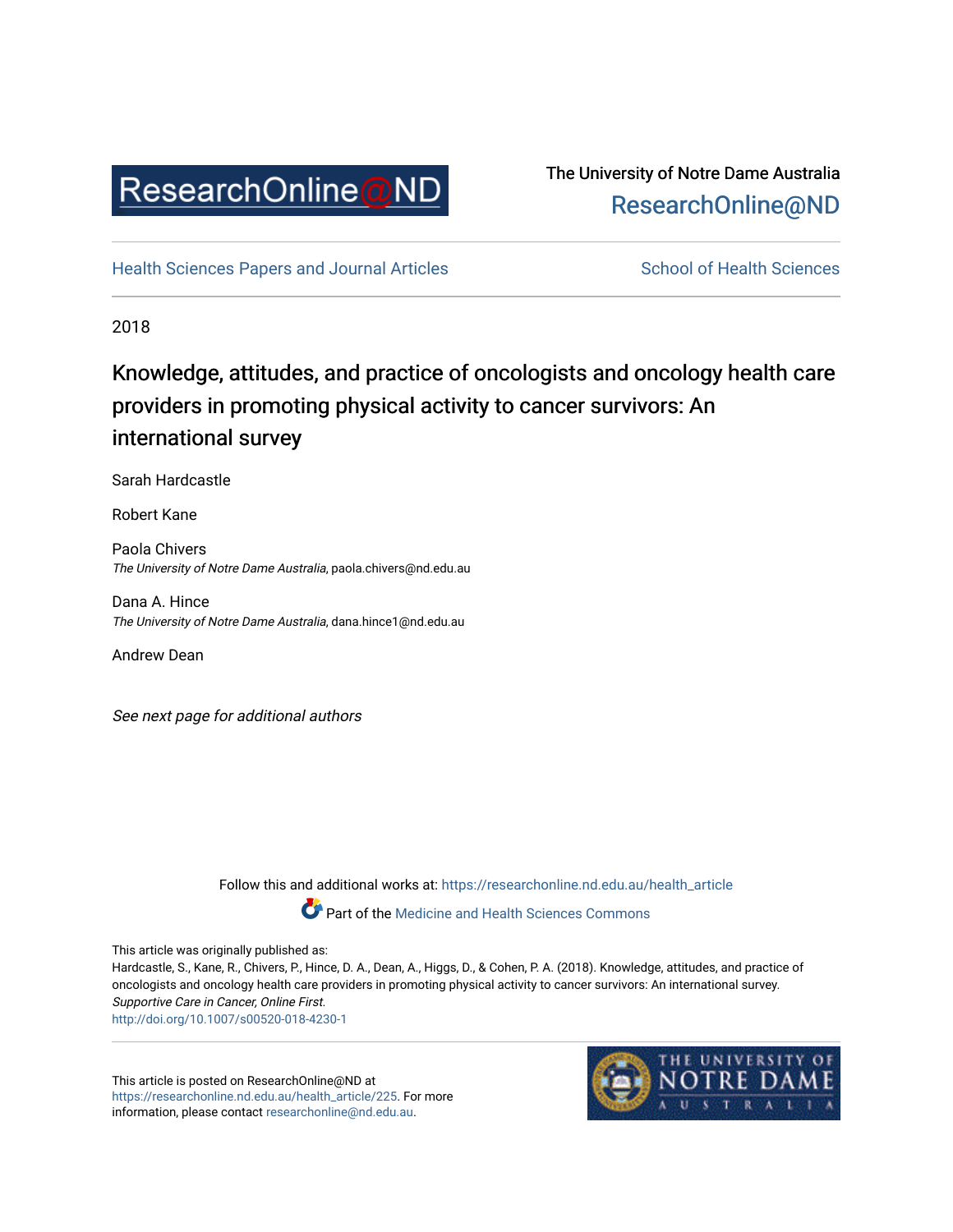#### Authors

Sarah Hardcastle, Robert Kane, Paola Chivers, Dana A. Hince, Andrew Dean, Dominic Higgs, and Paul A. Cohen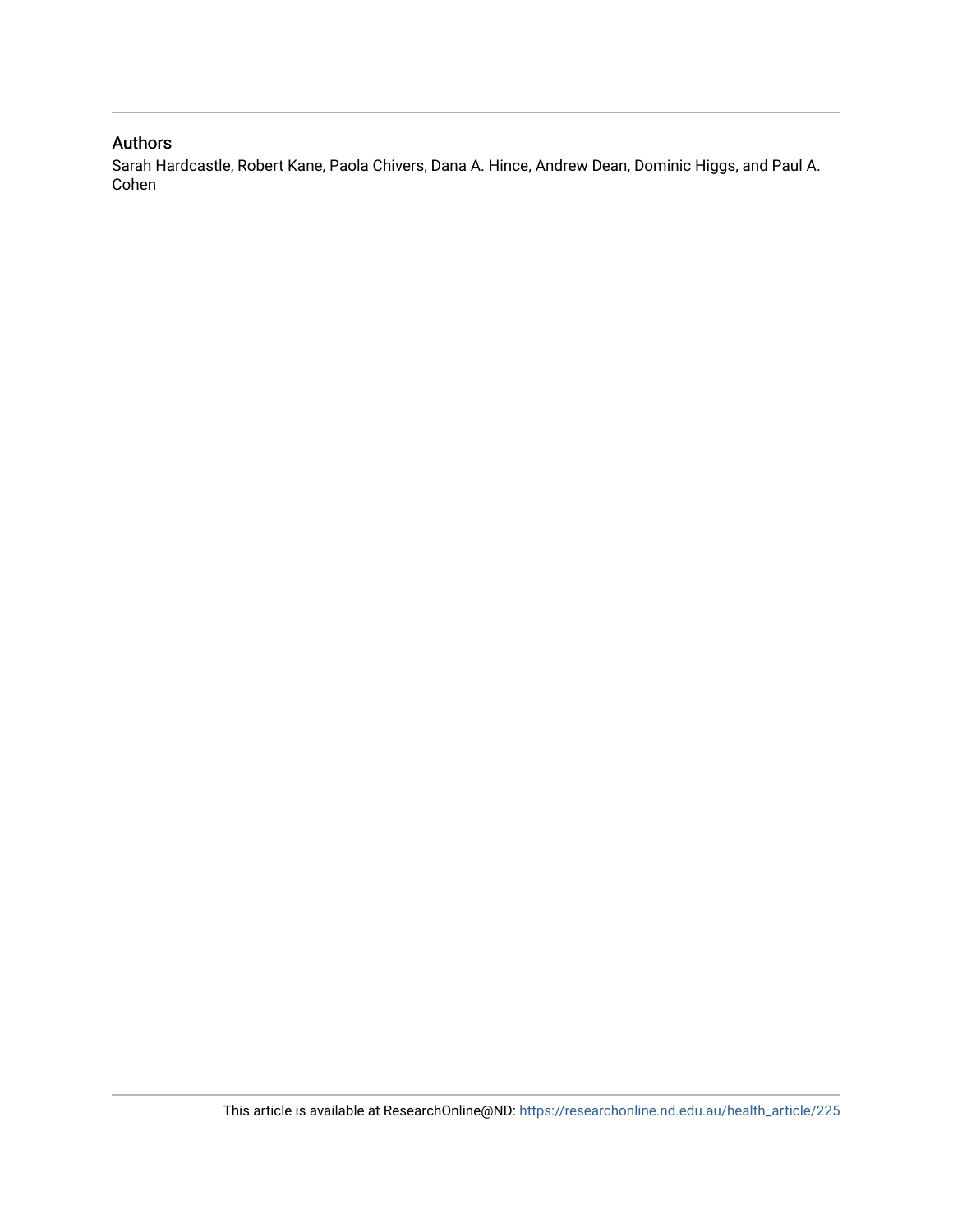This is the peer reviewed version of the following article:

Hardcastle, S., Kane, R., Chivers, P., Hince, D., Dean, A., Higgs, D., & Cohen, P. (2018). Knowledge, attitudes, and practice of oncologists and oncology health care providers in promoting physical activity to cancer survivors: An international survey. *Supportive Care in Cancer*. doi: 10.1007/s00520-018-4230-1

The final publication is available at Springer via

[http://dx.doi.org/10.1007/s00520-018-4230-1](http://dx.doi.org/10.1007/s10943-017-0519-5)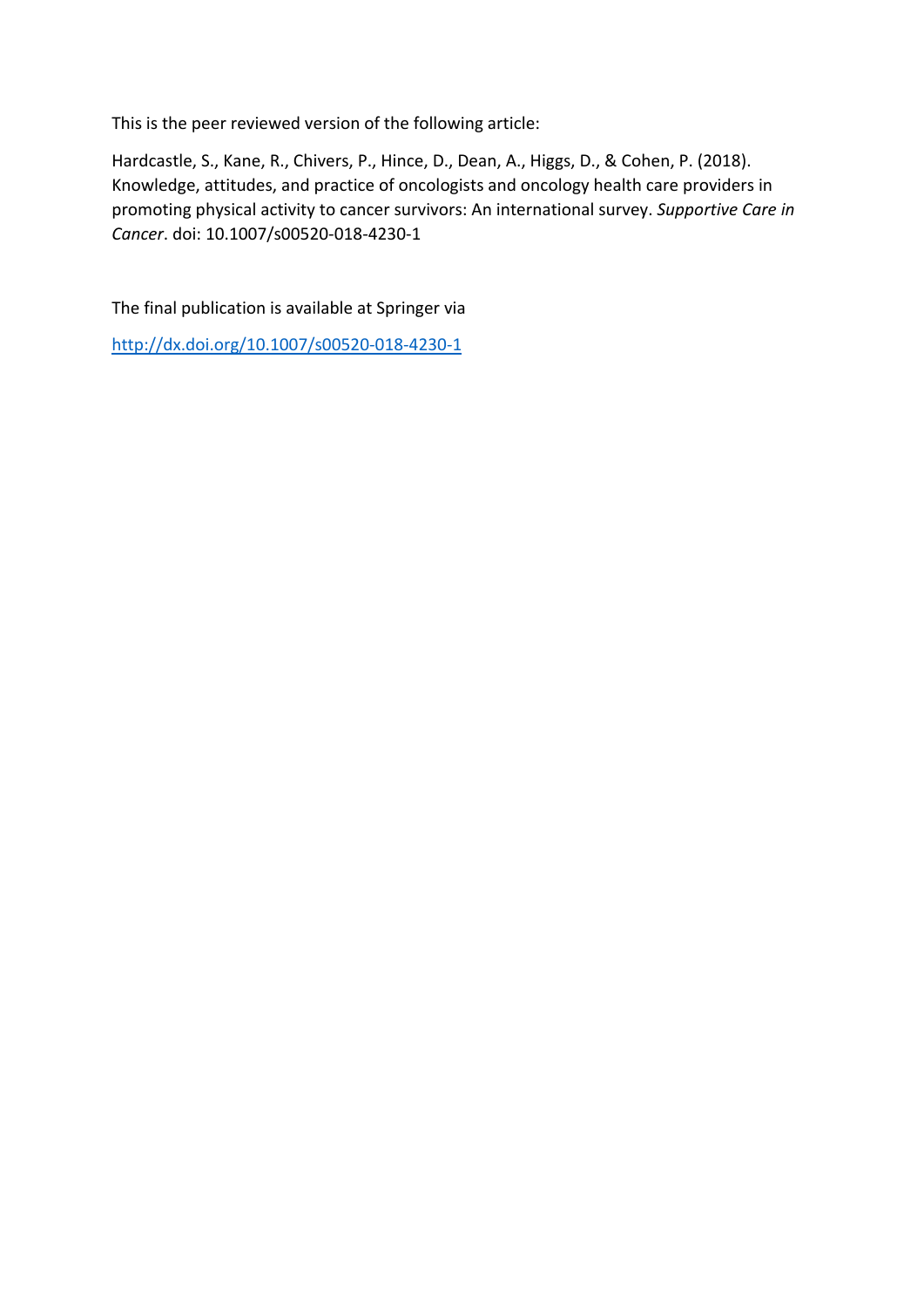# Knowledge, attitudes and practice of oncologists and oncology health care providers in promoting physical activity to cancer survivors: an international survey 6 Sarah J. Hardcastle<sup>1\*, 3</sup>, Robert Kane<sup>1</sup>, Paola Chivers<sup>4</sup>, Dana Hince<sup>4</sup>, Andrew Dean<sup>2</sup>, Dominic 7 Higgs<sup>2</sup>, Paul A. Cohen<sup>2, 3,4</sup> 1Health Psychology and Behavioural Medicine Research Group, Curtin University, Perth, Australia 12 <sup>2</sup>St John of God Hospital Bendat Family Comprehensive Cancer Centre, Subiaco, Western Australia, Australia 3School of Medicine, University of Western Australia, Crawley, Western Australia, Australia 15 <sup>4</sup> 4 1nsitute for Health Research, The University of Notre Dame Australia, Fremantle, Western Australia, Australia \*Corresponding author E-mail:sarah.hardcastle@curtin.edu.au

#### RUNNING HEAD: Physical activity knowledge attitudes and practice of Oncologists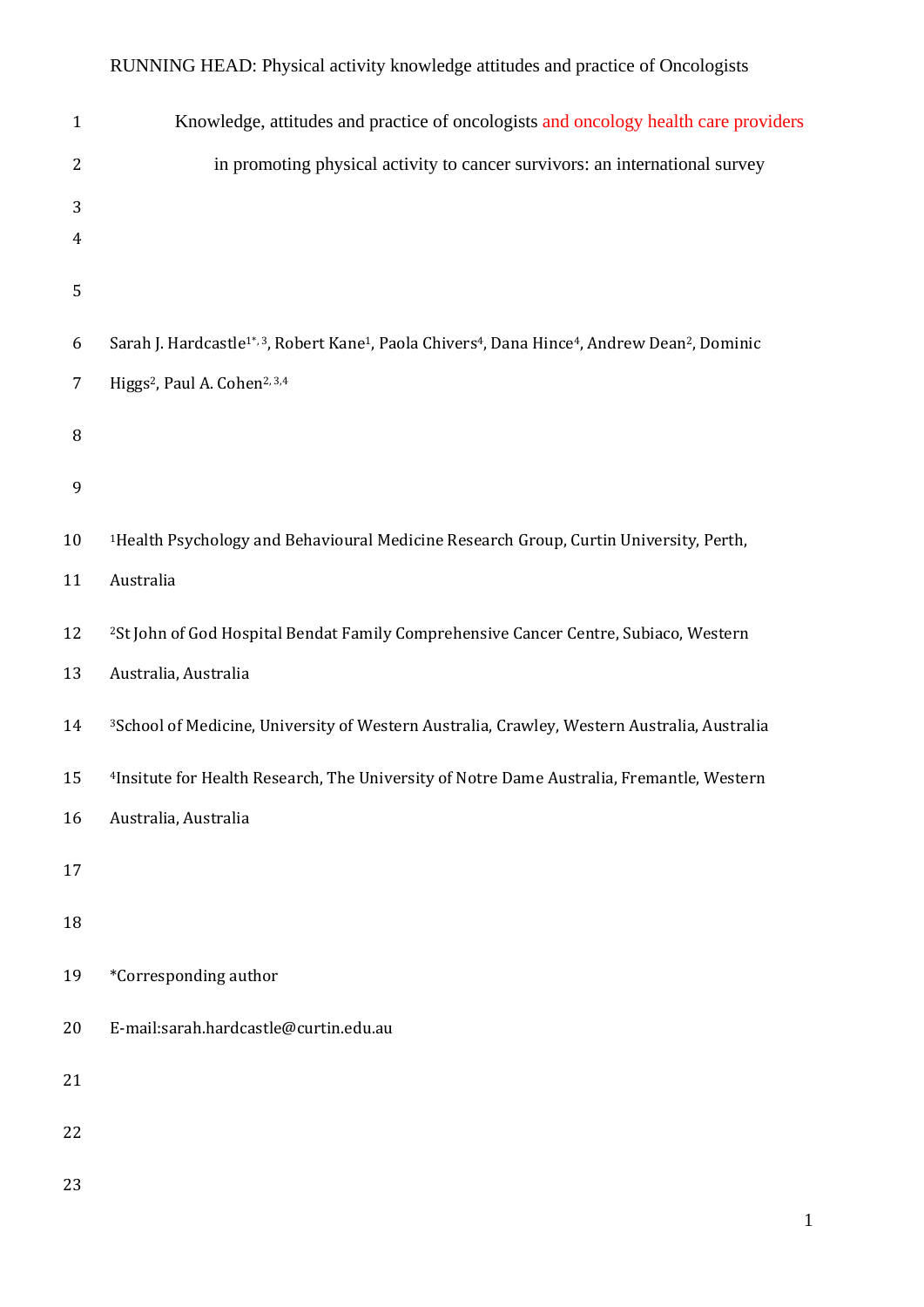#### **Abstract**

 Objective: To investigate knowledge, attitudes and practices of oncologists towards physical activity (PA) in cancer survivors, and the association between oncologists' own PA behavior and PA promotion. Methods: Oncologists (n=123) completed a survey based on the Theory of Planned Behavior (TPB). Participants reported PA promotion behavior, PA involvement, attitudes, intentions, social norm, Perceived Behavioral Control (PBC), confidence and knowledge of exercise prescription. Structural equation modelling (SEM) evaluated these associations. Results: Less than half of oncologists reported regularly promoting PA to patients (46%), with 20% providing written information and 23% referrals. Only 26% were physically active. TPB SEM pathways explained 54.6% of the variance in PA promotion (CFI=0.905, SRMR=0.040). Social norm was the only significant pathway to intention, but also a significant indirect pathway to PA promotion (p=.007). Confidence to promote PA, PBC and intentions were direct significant pathways to PA promotion (p<.05). Exploratory SEM pathways explained 19.6% of the variance of PA behavior, which in turn explained 13.1% Social Norm, 10.7% Attitude, 10.0% Confidence to Recommend and 17.8% PA promotion behavior (CFI=0.921, SRMR=0.076). Instrumental-attitude was a direct significant pathway to PA behavior (p=.001). PA behavior was a direct significant pathway to social 18 norms, attitude, confidence to recommend, and PA promotion ( $p < 0.05$ ). Conclusions: Oncologists reported a modest ability to promote PA, low PA promotion rates and limited knowledge of exercise prescription. Patient physical activity promotion may be improved through strategies that increase oncologists' PBC, confidence and their own personal PA participation.

 Keywords: behaviour change, cancer survivors, exercise, health promotion, motivation, oncology.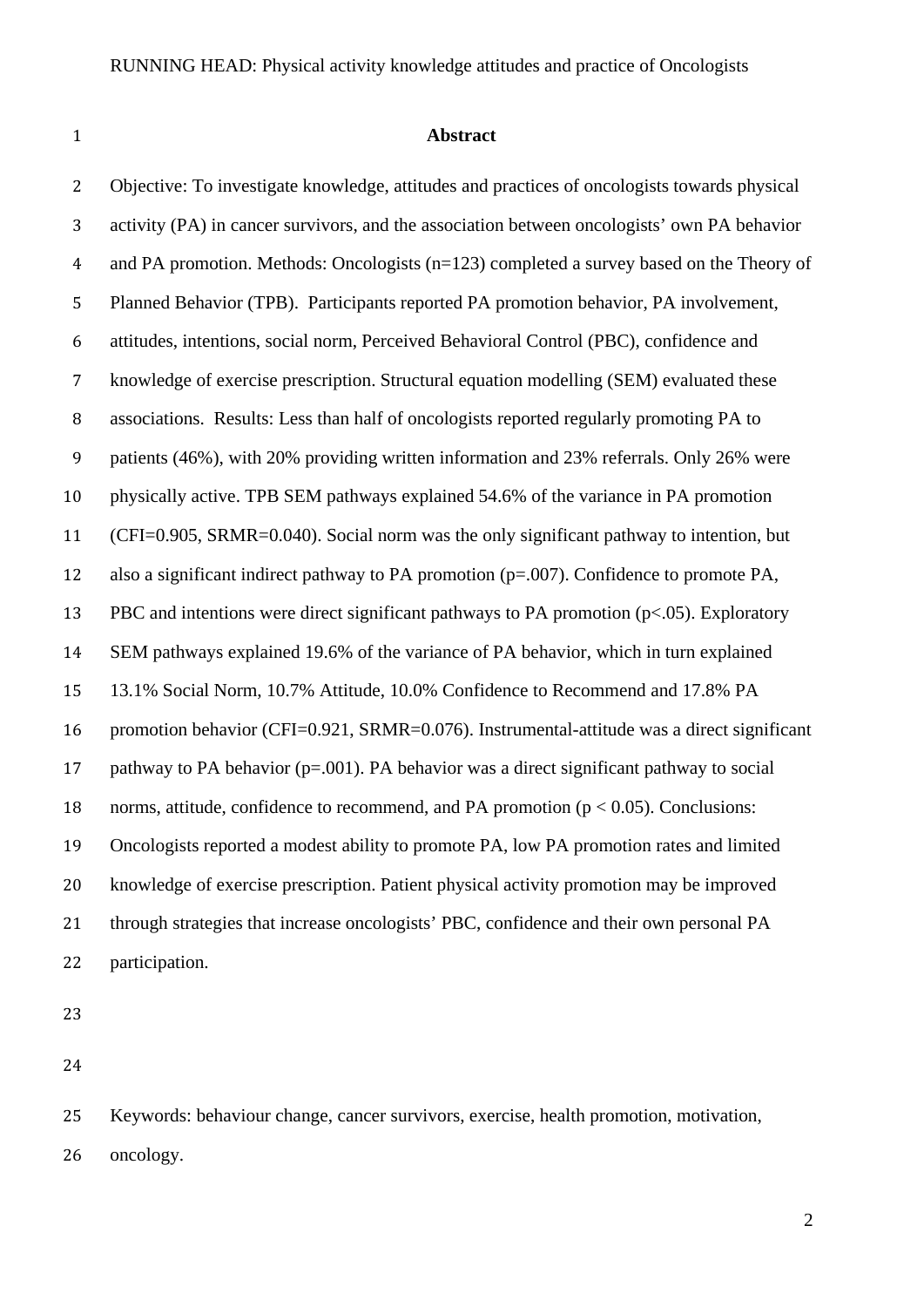Knowledge, attitudes and practice of oncologists and oncology health care providers in promoting physical activity to cancer survivors: an international survey

#### **Introduction**

Improved early detection and treatment has led to an increase in the numbers of people surviving cancer [1-2] with two-thirds of patients living beyond 5-years after diagnosis[3]. Interventions that focus on avoiding recurrence, reducing comorbidities including diabetes and cardiovascular disease (CVD), and improving physical and psychological well-being are essential for healthy survivorship trajectories [4]. One strategy to reduce the risks of CVD and cancer recurrence is to promote physical activity (PA). Survivors who are physically active have lower CVD-related morbidity [5], lower recurrence risk [6-10] and improved survival compared to those who are inactive [11].

The American Cancer Society recommends that survivors participate in 150-minutes of moderate-intensity PA per week [12]. However, less than 30% are meeting these recommendations [1, 13]. Despite patients' wishing to receive PA information, with their preferred source of information being oncologists and oncology nurses[14-18], many do not receive PA guidance from their treating specialists [15, 16, 18-20].

Clinicians are instrumental in facilitating health behavior change in survivors, and the transition from cancer patient to cancer survivor has been described as a 'teachable moment', whereby patients may be more motivated to make health behavior changes such as increasing PA [4]. Oncologists should promote the PA guidelines, refer patients to exercise specialists [21] and recognise their role as an important source of motivation for survivors to participate in regular PA [1, 13, 19, 22]. However, data regarding oncologists' attitudes, knowledge and practice in relation to PA habits and promotion are limited [18, 20, 22-24]. A recent study found that only 40% of oncologists recommended exercise to patients in the previous month [19, 22, 24]. In a large population based study less than one third of colorectal cancer patients recalled receiving PA advice [25].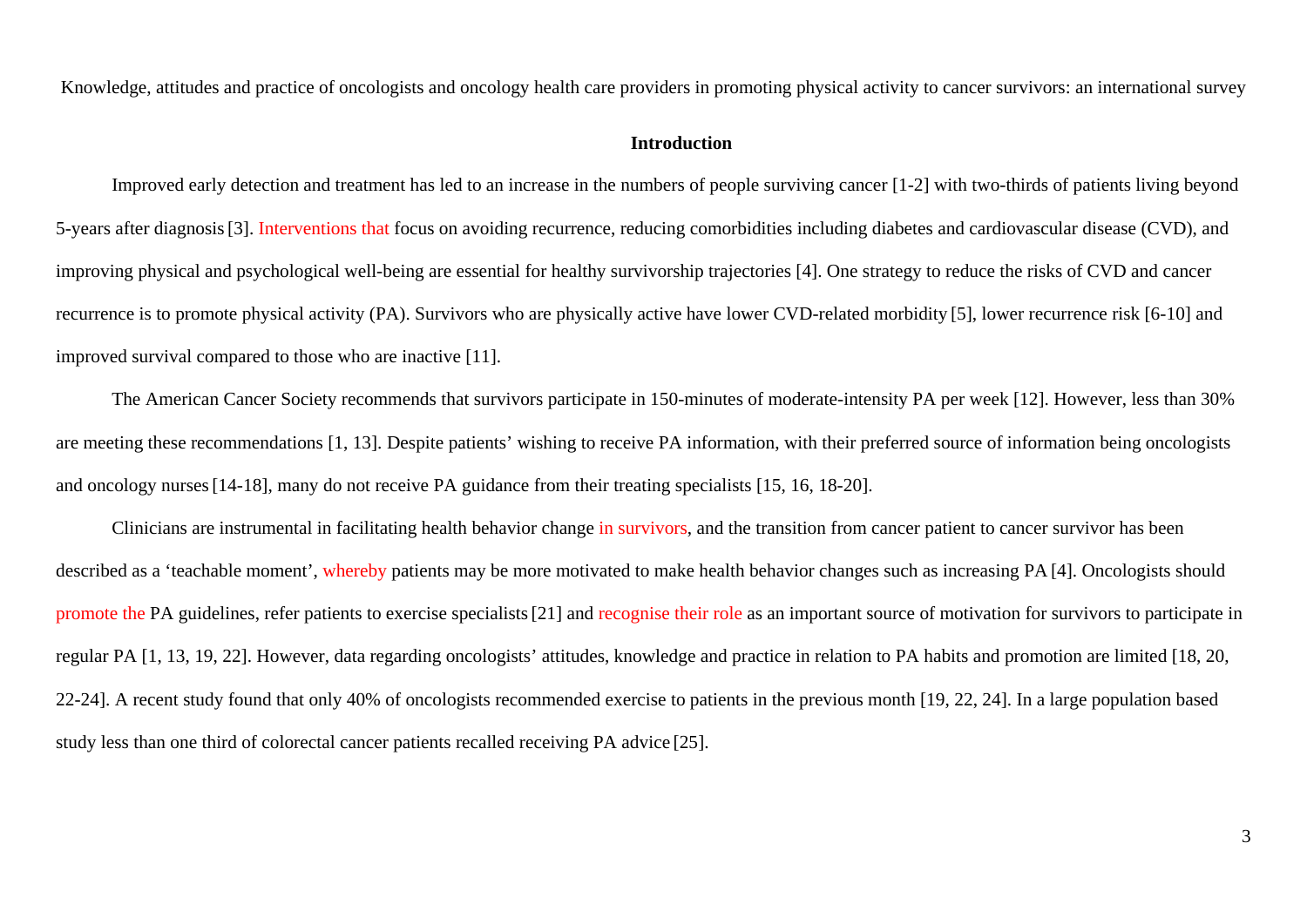Barriers to the promotion of PA include lack of time, knowledge, patient motivation [23], exercise referral pathways [20] and safety concerns [20, 24]. A recent Canadian study found that 80% of cancer clinicians were not aware of the PA guidelines[20].

Oncologists' own PA levels may influence their practice [24] with those who are physically active being more likely to recommend PA to patients[26]. There are limited data regarding barriers to oncologists' recommending PA to patients. Several psychosocial factors influence clinician behaviors and the use of theories to explain clinician behaviour has been recommended [27]. The theory of planned behaviour (TPB) has been found to explain ~31% of variance in healthcare professionals' behaviour [28] and has has demonstrated superior predictive power in explaining healthcare professionals' behaviour than other theories[28]. Therefore, the TPB has been identified as an acceptable model for explaining clinician behaviour [28-29] and is the theoretical model upon which the present study is based. How attitudes towards exercise, perceived behavioral control (PBC) and oncologists' own PA levels may influence their practice with regard to PA promotion has not been investigated. Prior studies have tended to focus on promotion of PA during treatment [19, 20, 24] and not following treatment, when PA advice may be better received [16, 17, 30, 31]. No study has explored oncologists' knowledge, attitudes and practices in relation to PA and PA promotion internationally and across a range of cancer types.

Our objective was to explore the attitudes and behaviors of oncology clinicians in relation to their own PA involvement and their perceptions, knowledge, confidence, barriers and practices towards PA promotion in survivors. Specific aims were to: determine oncologists' existing PA knowledge in relation to recommendations; examine personal PA behavior and whether it predicts PA promotion; determine level of confidence and control to promote PA; explore barriers to promoting PA. It was hypothesized that oncologists who were regularly active, knew PA guidelines, held favourable attitudes towards PA, and had confidence and control to promote PA, would more frequently advise patients to be active. We hypothesized that favourable attitudes towards exercise, and perceptions of confidence and control to promote PA in patients would predict intentions to promote PA and subsequent behavior.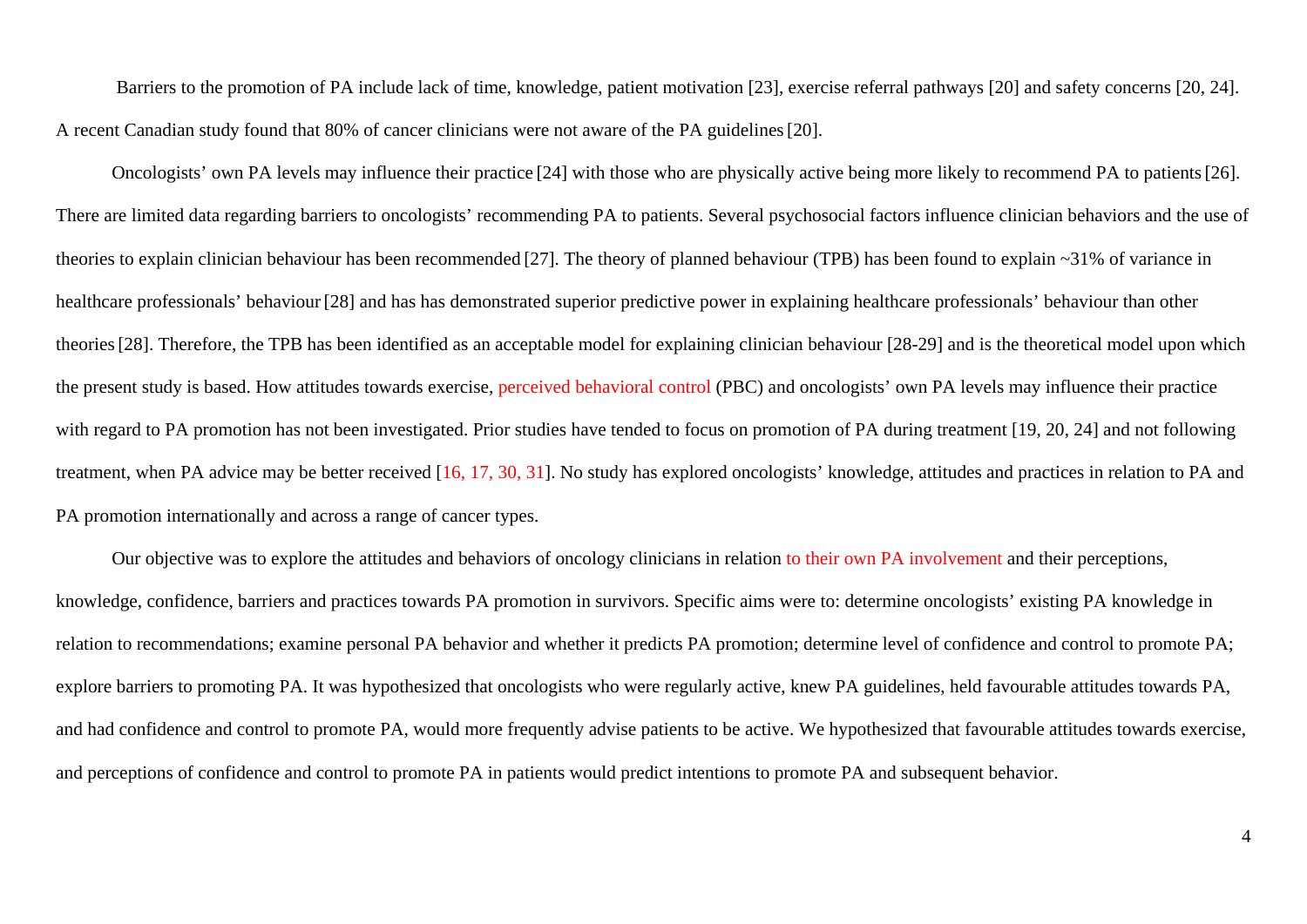#### **Methods**

#### **Study Design**

The study design was a cross-sectional survey of oncologists and oncology health care providers. The study was approved by the St John of God Healthcare Human Research Ethics Committee (Reference 954).

#### **Participant Recruitment**

Participants were members of 8 oncology societies: American Society of Clinical Oncology (ASCO), Clinical Oncology Society of Australia (COSA), Medical Oncology group of Australia (MOGA), Breast Surgeons of Australia and New Zealand (BreastSurgANZ), Canadian Association of Medical Oncologists (CAMO), European Society for Medical Oncology (ESMO) and the European Society for Radiotherapy and Oncology (ESRO) and completed an anonymous online questionnaire.

#### **Data Collection**

Oncology membership organisations were contacted and asked to disseminate the questionnaire to their members. Participating organisations were sent an email comprising a cover letter that explained the purpose of the study, estimated time to complete the survey (10 minutes), and a link to the questionnaire using Survey Monkey**®**. Inclusion criteria included oncology clinicians that were members of the professional organizations. Consenting organizations sent an email to their members with a link to the questionnaire and sent a reminder email one-month later. Participants were presented with a brief introductory passage: "The aim of our study is to investigate the knowledge, attitudes and behaviors of oncology clinicians regarding PA promotion in cancer survivors. You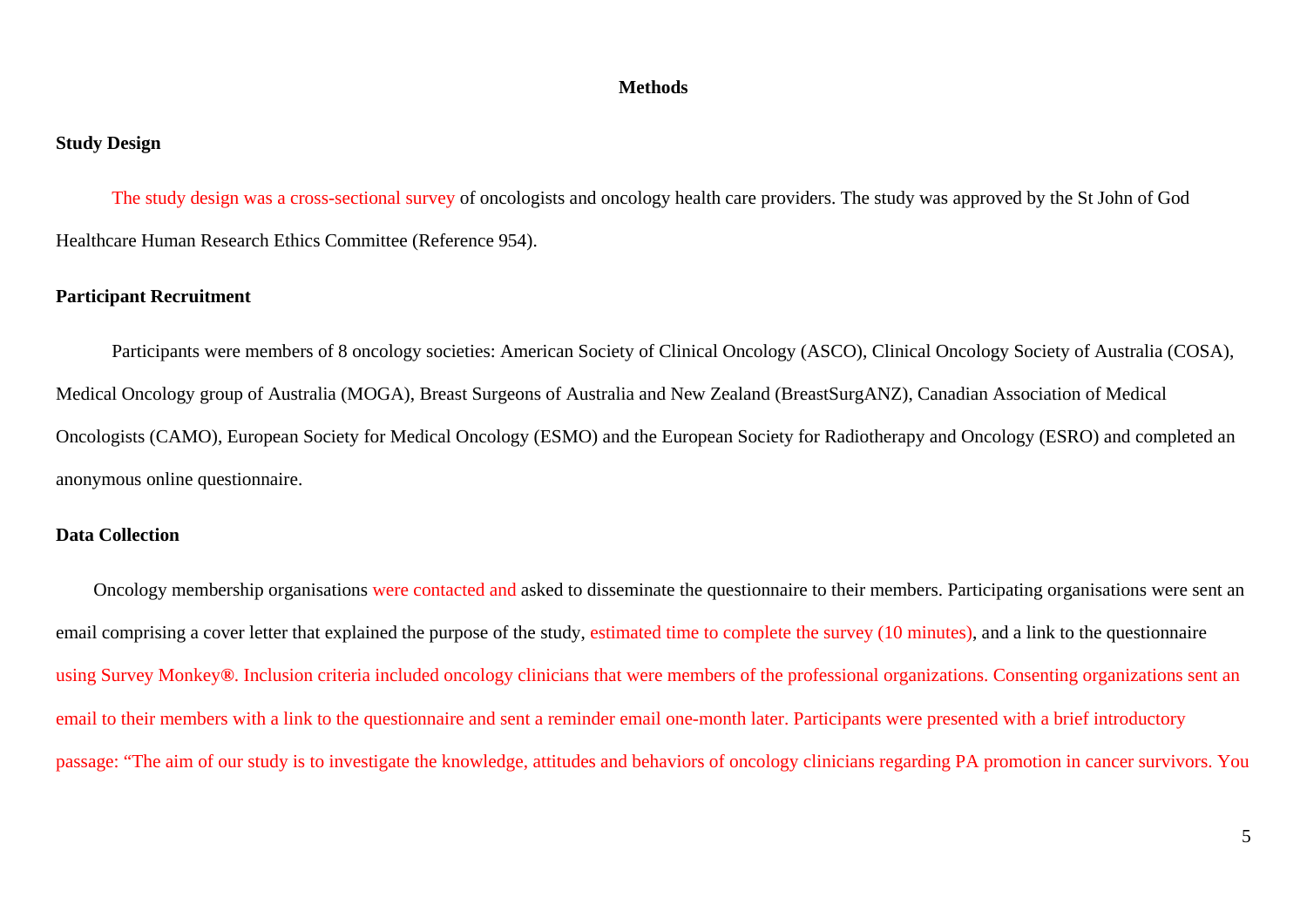will be asked questions about your experiences of PA, your opinions concerning PA promotion in patients, your confidence and current practices related to PA promotion. All responses are anonymous and strictly confidential". Consent was presumed at completion of questionnaire.

#### **Study Instrument**

The survey was based on the TPB [32] and from items used in previous research examining the practices and attitudes of oncologists regarding PA promotion [23, 24]. Basic demographic information was collected including gender, age and clinical specialization. In order to assess PA knowledge, we asked 'for those patients that you do recommend PA, what are your general recommendations in regards to the following (each in a separate box): 1) Frequency (number of sessions per week); 2) Intensity (e.g., light, moderate, vigorous); 3) minutes per session; 4) Type of activity (e.g., aerobic, strength training).

The second section of the questionnaire concerned attitudes, confidence and PBC for PA promotion in addition to behavior. Three items were used to assess attitude using a 6-point likert scale. The scale displayed high internal consistency (Cronbach alpha,  $\alpha = 0.78$ ). One item assessed social norms asking whether participants believed that discussing PA with patients was part of their role. Two items were used to assess PBC concerning PA promotion using a 6-point likert scale. For example, 'How much control do you feel you have over promoting increased PA in patients over the next three-months? The scale displayed low internal consistency (Cronbach alpha,  $\alpha = 0.34$ ). Participants were asked about their confidence to recommend PA to survivors after treatment using the 6-point scale. Participants were also asked for an open response to the following question: 'what (if any) is the greatest barrier or impediment to you promoting PA to patients over the next three months?' The following question assessed their confidence to promote PA to patients when that barrier (previously self-reported) was present, using the 6-point scale. PA promotion behavior was assessed two items. For example, 'Over the course of the past three months, how often have you actively encouraged or prescribed PA to survivors'. The scale displayed high internal consistency (Cronbach alpha,  $\alpha$  $= 0.85$ ).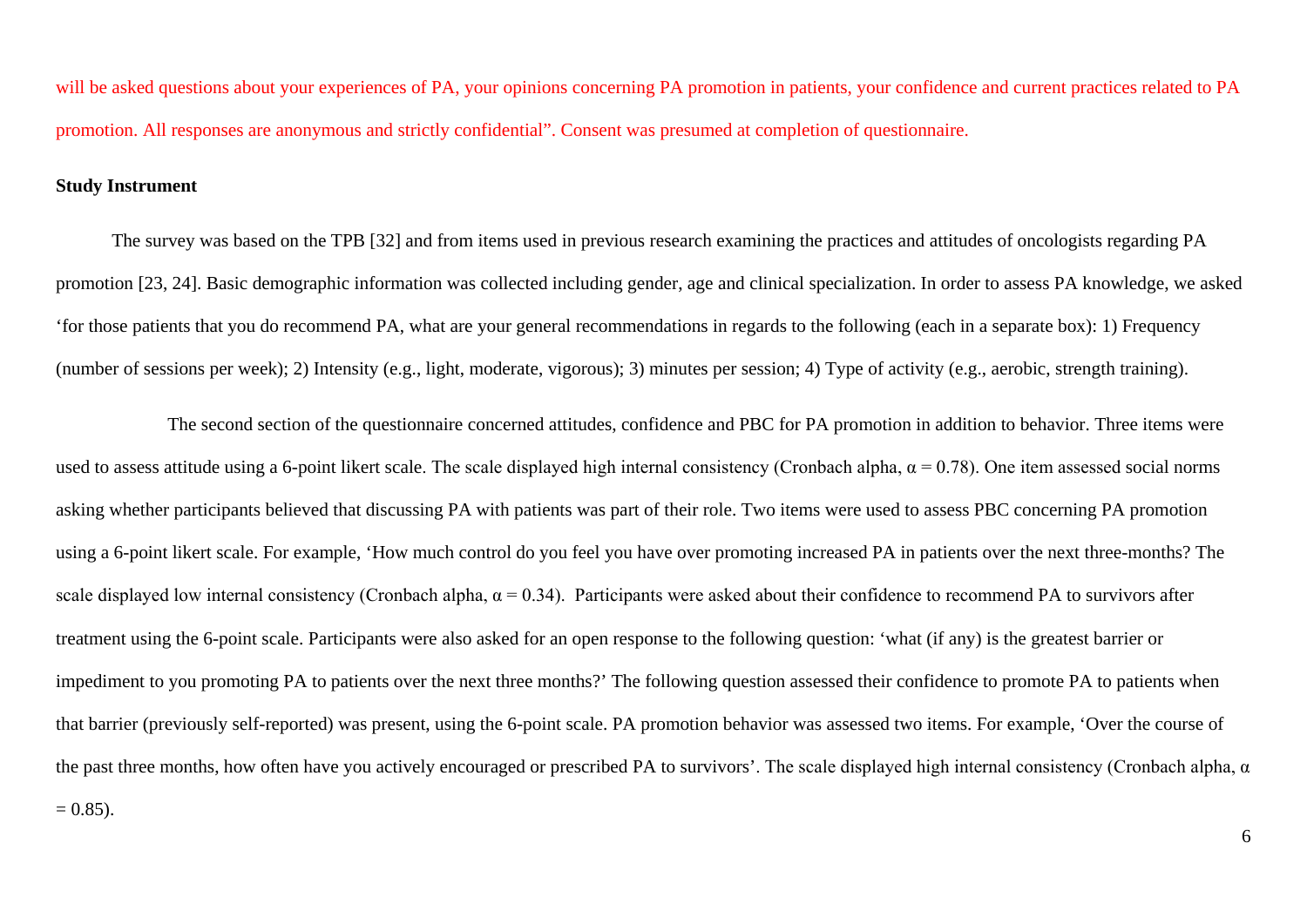Personal *attitudes* toward PA were assessed via response to the statement "For me, doing moderate-intensity PA for 30-minutes a day at least five-times per week in the next fortnight would be…" This statement was then paired with six, 5-point adjective scales to assess both instrumental (e.g., worthwhile) and affective (e.g., enjoyable) attitudes. Both scales displayed high internal consistency (Cronbach alpha,  $\alpha$  = 0.90 respectively). Personal PA behaviour was assessed using a single item on a 6-point scale ranging from 'everyday' to 'almost never': 'In the course of the past two weeks, how often have you participated in moderate-intensity PA for at least 30-minutes a day?'

#### **Data Analysis**

The analyses were conducted with SPSS V22 [33] and Mplus [34]. Statistical significance was set at  $\alpha = 0.05$ . Open-ended questions were analyzed using thematic analysis[35] with similar codes collated to form themes. Knowledge of the guidelines was coded as 'yes' or 'no' and determined by whether their exercise prescription matched the recommended PA guidelines (i.e., 150 minutes of moderate-intensity PA per week ) [12].

The path model outlining the conceptual framework for the present study is presented in Figure 1. The model can be partitioned into a theoreticallydriven model, based on the TPB[32] (Model 1) and an exploratory model (Model 2). Structural equation modelling (SEM) was employed to test the fit of the models using a bivariate Pearson correlation matrix and the maximum likelihood method. SEM is a flexible tool exploring interrelationships amomg variables for model testing, using multiple dependents and investigation of mediating variables. Maximum likelihood estimation was used as it can account for missing data with minimal bias [36]. In order to accommodate non-normality in the data, standard errors for each path coefficient and each indirect effect were estimated with a bootstrapping procedure based on 1000 draws. The only variable correlated with PA promotion behavior was gender ( $r_{pb} = 0.18$ , p = 0.05) whereby males scored significantly higher than females. Therefore, gender, was controlled in both path analyses. The overall SEM fit was evaluated using the standardized root mean square residual (SRMR) and the comparative fit index (CFI). The SRMR measures the discrepancy between the predicted model and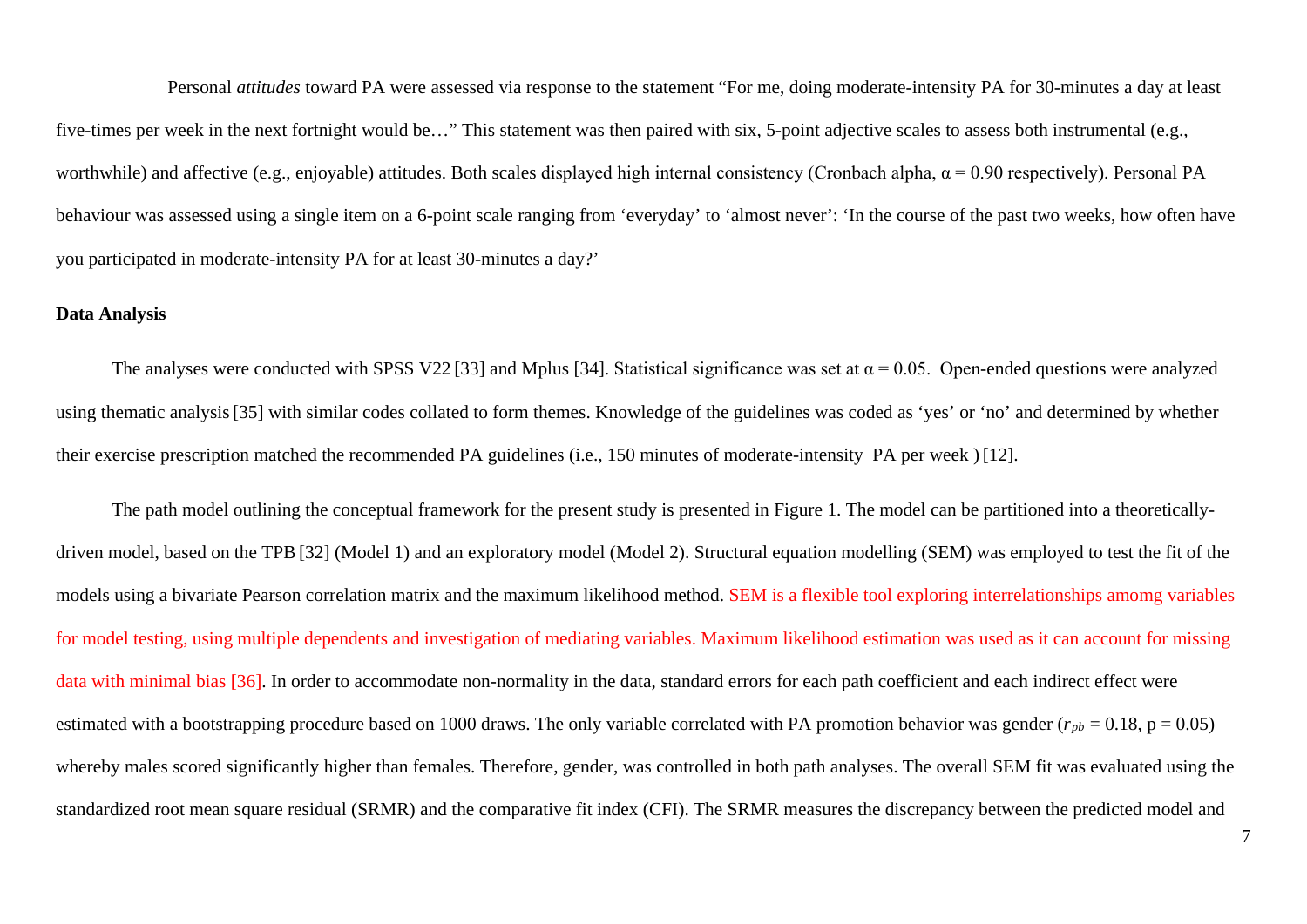observed model. SRMR values lower than 0.08 indicate acceptable fit with lower values indicating better fit [37, 38]. The CFI measures the extent to which the model of interest is better than an alternative model where measured variables are uncorrelated; values closer to 1 are considered acceptable fit. For the present study, CFI values > 0.9 were considered indicative of good model fit [39]. The root mean square error of approximation (RMSEA) was not reported for this study as it has been shown to underestimate model fit with small sample sizes [40].

#### **Results**

A total of 123 oncologists completed the survey from the following organisations: ASCO (n= 39, 31.7%), COSA (n= 35, 28.5%), MOGA (n= 16, 13%), BreastSurgANZ (n= 13, 10.6%), CAMO (n= 5, 4.1%), ESMO (n= 4, 3.3%) and ESRO (n=3, 2.4%). Gender was evenly split (51.3% female) and the majority (61%) were aged between 36 and 55. A further 22%, 12.7%, and 4.3% were aged 56-65, 26-35 and over 65 respectively. Regarding clinical specialization, the majority were either Medical Oncologists (56.8%) or Surgical Oncologists (30.5%) followed by Oncology nurses (6.8%), Radiation Oncologists (4.2%) and other (1.7%) (see Table 1). The response rate is unknown due to the independent distribution of the survey link by targeted organizations, however based on estimated memberships, the response rate is likely very low.

Table 2 provides an overview of survey items. Participants agreed (94.3%) that PA can improve Quality of Life for survivors, reduce fatigue (82%) and CVD risk (70%). 80% were confident in recommending PA to patients after treatment, 69.9% believed it was part of their role, 66% intended to promote PA to patients during consultations, but only 46% reported regularly promoting PA over the past three months. Additional questions found that just 20% of respondents provided written information and 23% referred patients to an exercise specialist.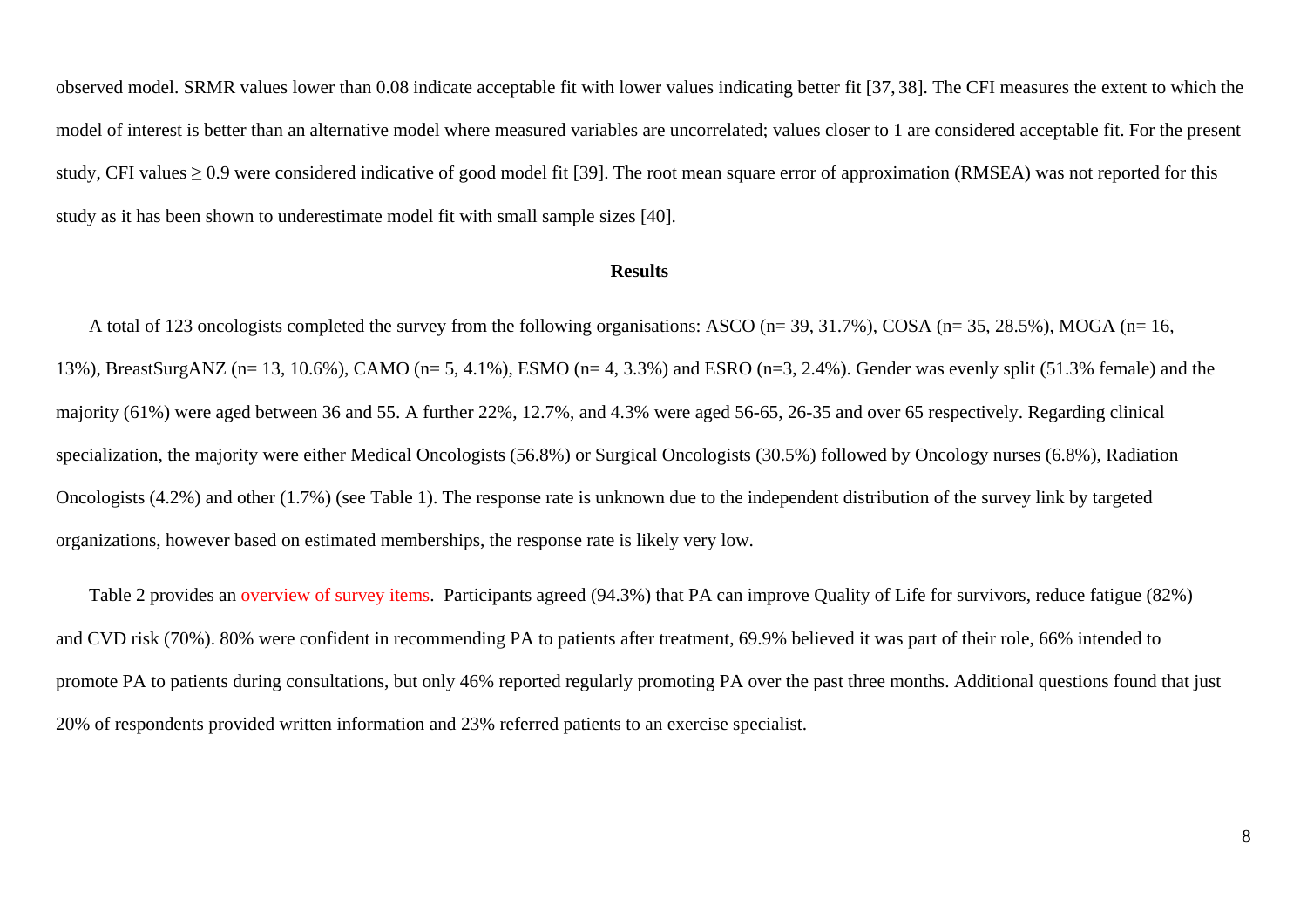In relation to PBC, only 35 % of participants reported having a lot of control over promoting PA to survivors. Further, only 37% reported providing exercise prescriptions that matched the PA guidelines (i.e., the minimum dose to benefit health) and only 26% of oncologists reported being sufficiently physically active.

Barriers to PA promotion among oncologists, gleaned from open responses (n= 111) included a lack of time (n=38, 34%), access to trained specialists or referral pathways/availability of programs (n=28, 25%) and patient lack of interest (n=25, 22%). Other barriers included a lack of affordable exercise programs (n=12, 11%), lack of training or guidance on exercise prescription (n=7, 6%), insufficient patient education pamphlets or materials (n=4, 4%). Only 15.5% were very confident in promoting PA when their aforementioned personal barrier(s) were present.

#### **Model Testing**

SEM path diagrams of Models 1 and 2 are presented with standardized estimates and squared multiple correlations (Bivariate Correlation Matrix, Table 3). Model 1 (Figure 2) reported a good model fit (CFI = .905; SRMR = .040). Standardized parameter estimates indicate that social norm was associated with intention to promote PA (β = 0.34, p = .006). Regarding PA promotion behavior, intentions (β = 0.57, p < 0.001), confidence to promote (β = 0.21, p < 0.01) and PBC (β = 0.16, p < 0.05) were significant direct pathways with increases in PBC and confidence to promote PA in the presence of obstacles associated with an increase in PA promotion behavior. There was one significant mediation pathway from social norms, through intentions, to PA promotion behavior ( $\beta$  = 191, *p*  $= 0.007$ , whereby an increase in social norms was associated with an increase in intentions, and in turn associated with an increase in PA promotion behavior. Variance of the model explained 37.7% of intentions and 54.6% of PA promotion behavior.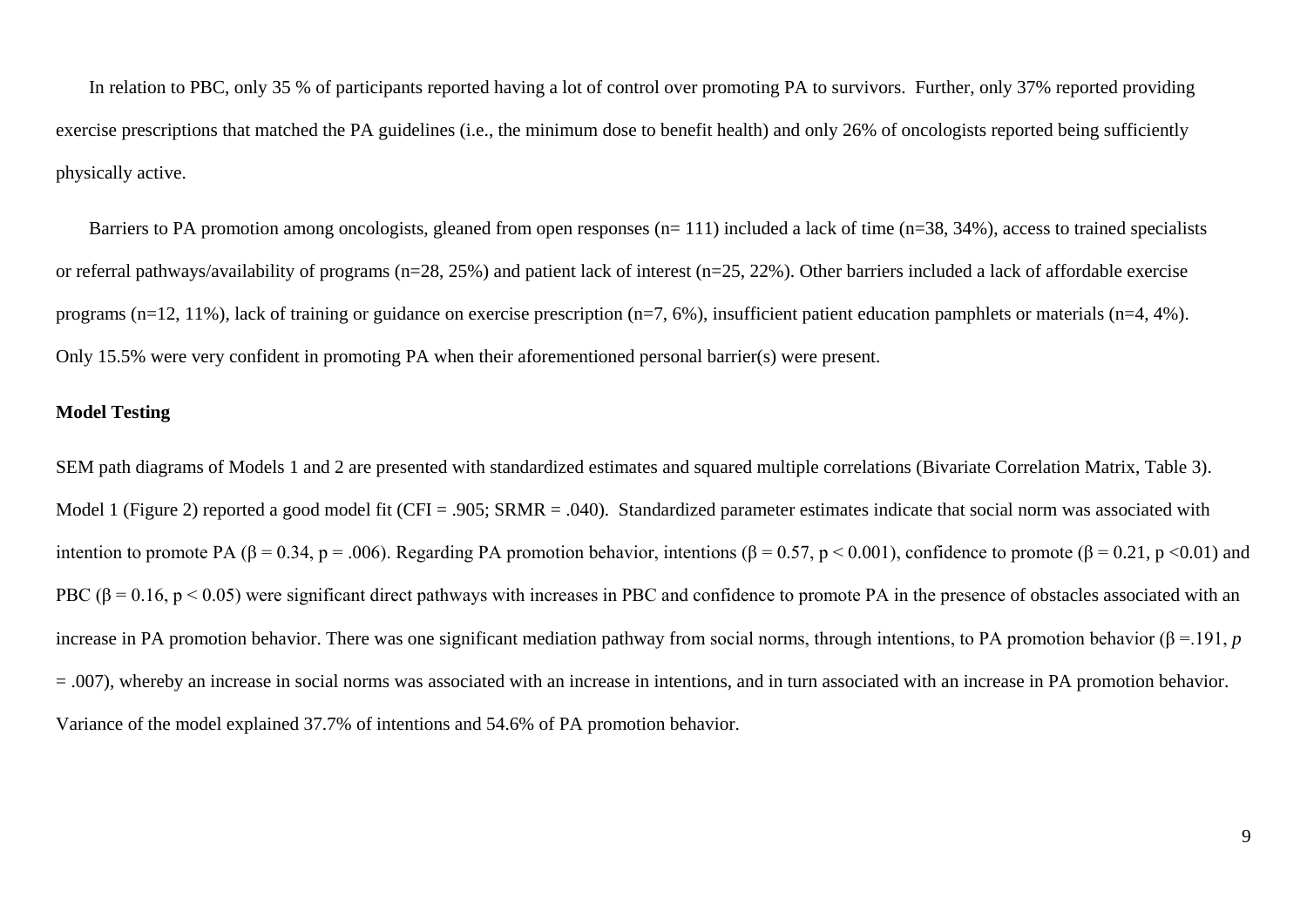The exploratory model found pathways from knowledge of the PA guidelines to PA behavior (*p* = .793), from PA behavior to PBC (*p* = .205) and from PA behavior to Confident to promote PA ( $p = .183$ ) were not significant and these were removed from the final model (Model 2, figure 3) which reported a good model fit (CFI = .921; SRMR = .076). The direct pathways from instrumental attitudes to PA behavior (β = 0.32,  $p < 0.01$ ), and from PA behavior to PA promotion behavior were positive and significant (β = 0.42,  $p$  <0.01) explaining 19.6% of the variance. PA behavior was associated with social norms (β = 0.36, p < 0.001), attitude ( $\beta$  = 0.19, p = 0.020), confidence to recommend PA ( $\beta$  = 0.32, p < 0.001), and PA promotion behavior ( $\beta$  = 0.42, p < 0.001) explaining 12.1%, 10.7%, 10.0% and 17.8% variance respectively. Three mediating pathways from instrumental attitudes through PA behavior were found with social norms (β = 0.12, *P* = 0.01); confidence to recommend PA (β = 0.10, *p* = 0.01) and PA promotion behavior (β = 0.14, *p* < 0.01).

#### **Discussion**

To our knowledge, this is the first study to explore the knowledge, attitudes, confidence and behaviors of an international sample of oncologists toward PA promotion to patients. Our findings lend some support for the TPB but not all tenets were supported. Social norm was found to be the only predictor of intentions to promote PA, while intention, confidence and PBC all were significantly associated with PA promotion behavior. Instrumental attitude was associated with oncologist PA behavior and PA behavior was associated with PA promotion. PA behavior also predicted social norms, attitudes and confidence to recommend PA. Overall, oncologists held positive attitudes towards PA, agreed that discussing PA with patients was part of their role, were confident in recommending PA and displayed strong intentions to promote PA in practice. However, they perceived a modest level of control to promote PA, particularly in the presence of self-reported barriers and modest PA promotion rates. Further, over 60% of exercise prescriptions provided did not match current guidelines [12], and few oncologists were themselves sufficiently active.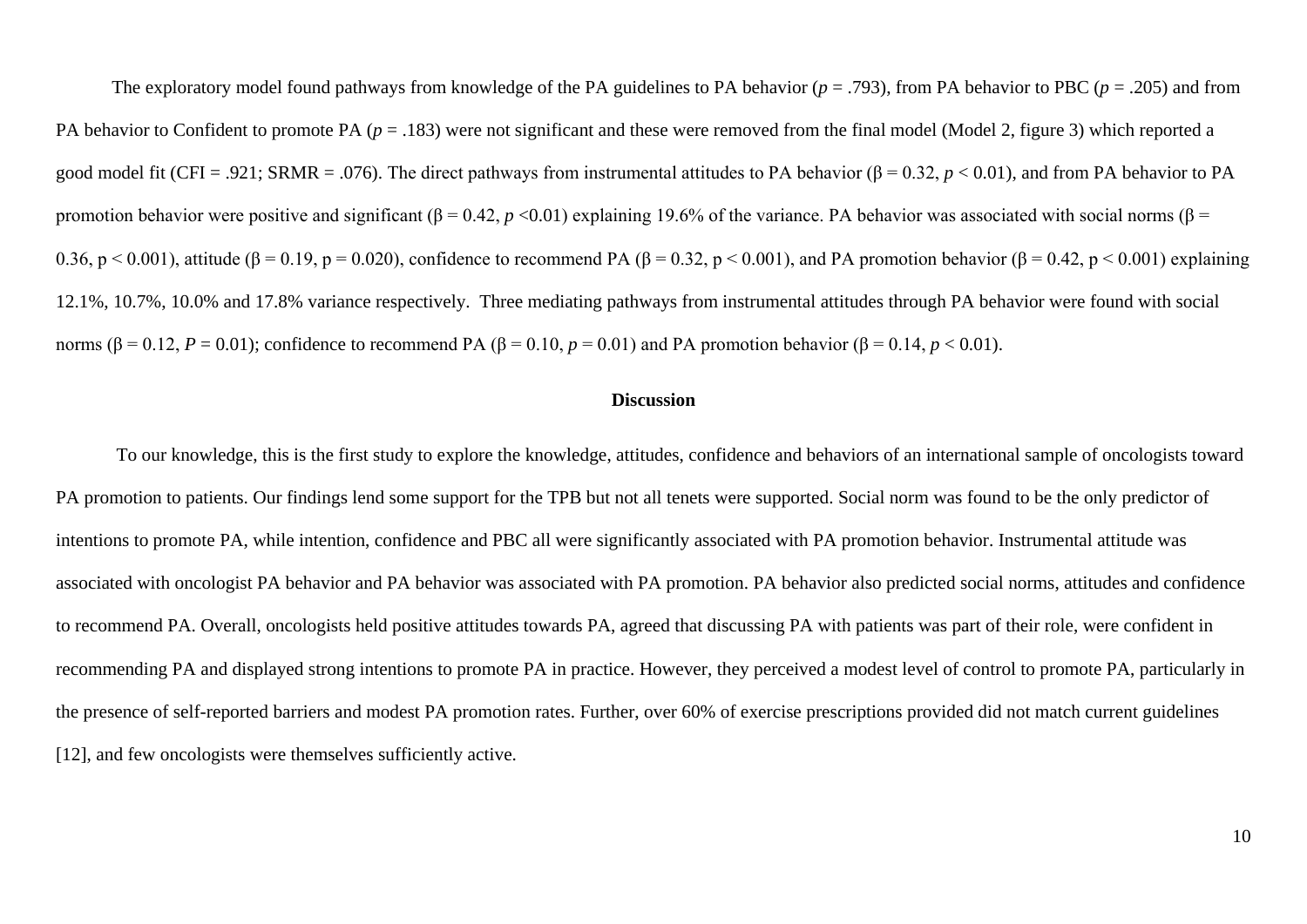Consistent with previous research [19, 22, 24], less than half of oncologists regularly promoted PA to patients. Consistent with previous findings[20] less than a fifth of oncologists reported providing written information, less than a quarter reported referring patients to exercise specialists and only 6% referred patients to exercise programs. The majority in the current study did not cite the correct PA guidelines [12], indicating that those who do promote PA, may not be doing so correctly. This is consistent with the findings of a Canadian study in which just 15% of oncology care providers were able to identify the correct exercise guidelines [20]. Accurate knowledge of the exercise guidelines is crucial as recall of oncologist PA advice is associated with higher levels of PA [13, 25].

Given that barriers encountered may interfere with the execution of behavior, the TPB outlines that PBC may influence behavior directly [32]. Our study is the first to support this direct pathway in that PBC was positively associated with PA promotion behavior amongst oncologists suggesting that having control over PA promotion (i.e., the opportunities, skills, resources and confidence to promote PA), appear to be main factors influencing oncologists' PA promotion behavior. Lack of clinic time to counsel patients, limited access to exercise specialists and/or referral pathways/availability of programs, patient lack of interest and lack of training or guidance on exercise prescription were the main barriers to PA promotion reported in the present study and are consistent with previous studies [19-20, 23-24, 26]. In contrast, patient safety concerns as a barrier to PA promotion [20, 24] were not reported in our study, perhaps due to the focus on patients who have completed active treatment. Further, many of these perceived barriers may be modifiable such as lack of knowledge and the development of referral pathways. Lack of time is less modifiable, however, interventions including brief advice have demonstrated promise [1, 13, 25, 41]. A 30-second exercise recommendation by oncologists' has been shown to increase breast cancer patients' PA level by 3.4 MET hours per week [13]. Therefore, an exercise prescription tool could be developed to assist oncologists in providing an effective exercise recommendation in a brief time. Patient resistance or lack of interest may be inaccurate since patients report desiring guidance concerning PA and would prefer to receive this information from their oncologists [14-18, 42].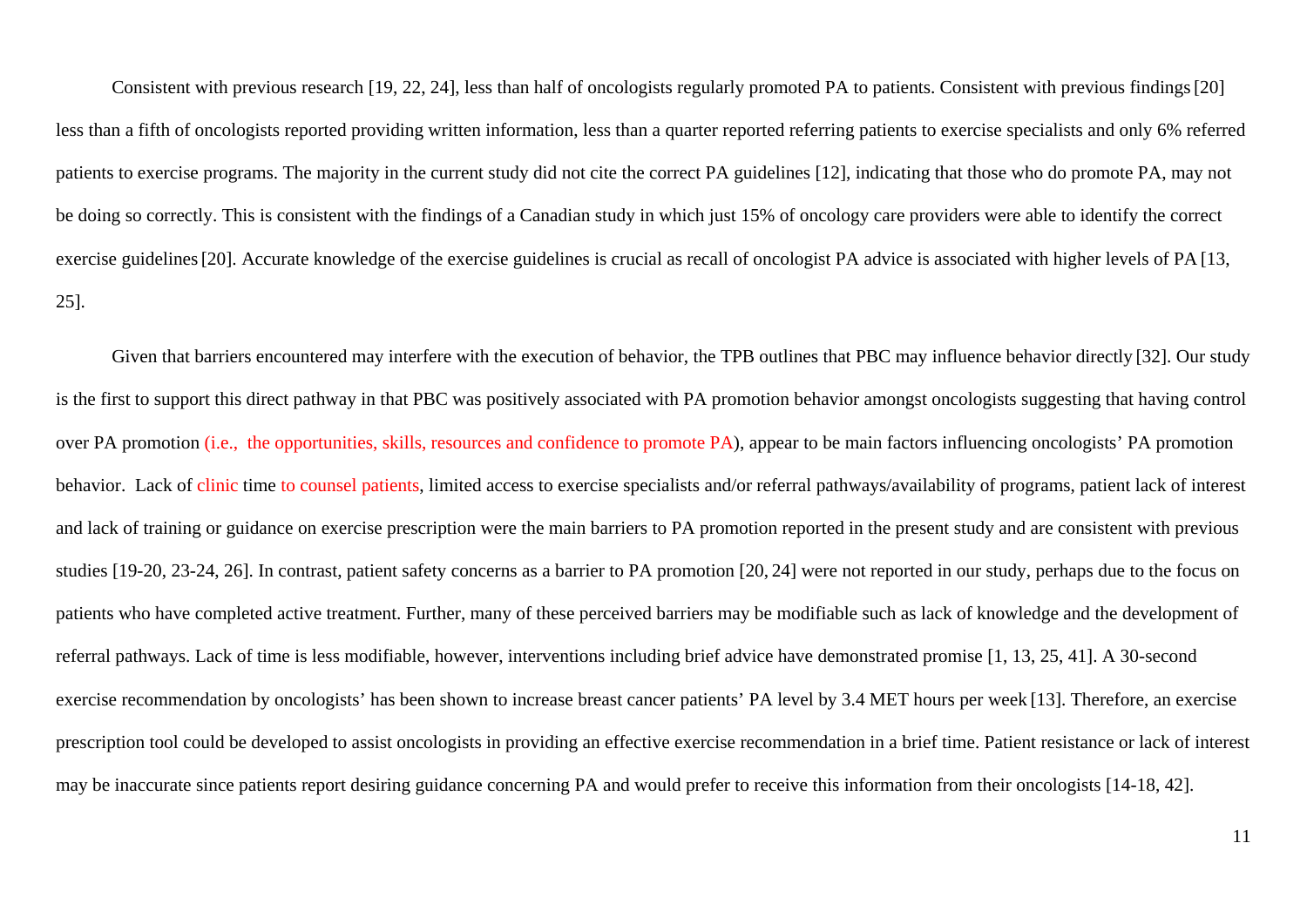Oncologists' own PA behavior was significantly associated with PA promotion behavior. This supports findings from a US study, which reported oncologists who were physically active were more likely to offer PA advice [26]. This positive association is further supported by evidence that oncologists that were more physically active held more favourable attitudes towards the promotion of PA and were significantly more likely to identify the correct exercise guidelines [20, 24], supporting the notion that clinicians' lifestyle behaviors impact their health promotion practices [43, 44]. Our study is also the first to find that oncologists' PA behavior is positively associated with social norms, attitudes and confidence to recommend PA to patients.

The TPB was not fully supported in the present study. Although social norm, intention and PBC explained intention and behavior, respectively, as the TPB suggests, attitude and PBC were not associated with intention. However, confidence also predicted PA promotion demonstrating the importance of integrating evidence-based constructs from different theories. Instrumental attitudes predicted PA behavior and PA behavior predicted PA promotion behavior. As such, future interventions to increase oncologists' PA levels should consider promoting the value of PA participation and positive outcome expectations. Testing the TPB among oncologists from other countries is needed to better understand PA promotion in differing contexts. Additionally, other theories should be investigated or integrated (e.g., Health Action Process Approach) to determine which psychological constructs better explain PA behaviors among oncologists.

#### **Conclusion**

In this study, oncologists had positive attitudes towards PA, agreed that discussing PA with patients is part of their role, were confident in recommending PA and intend to do so. However, they perceived a modest level of ability to promote PA, particularly in the presence of self-reported barriers, and displayed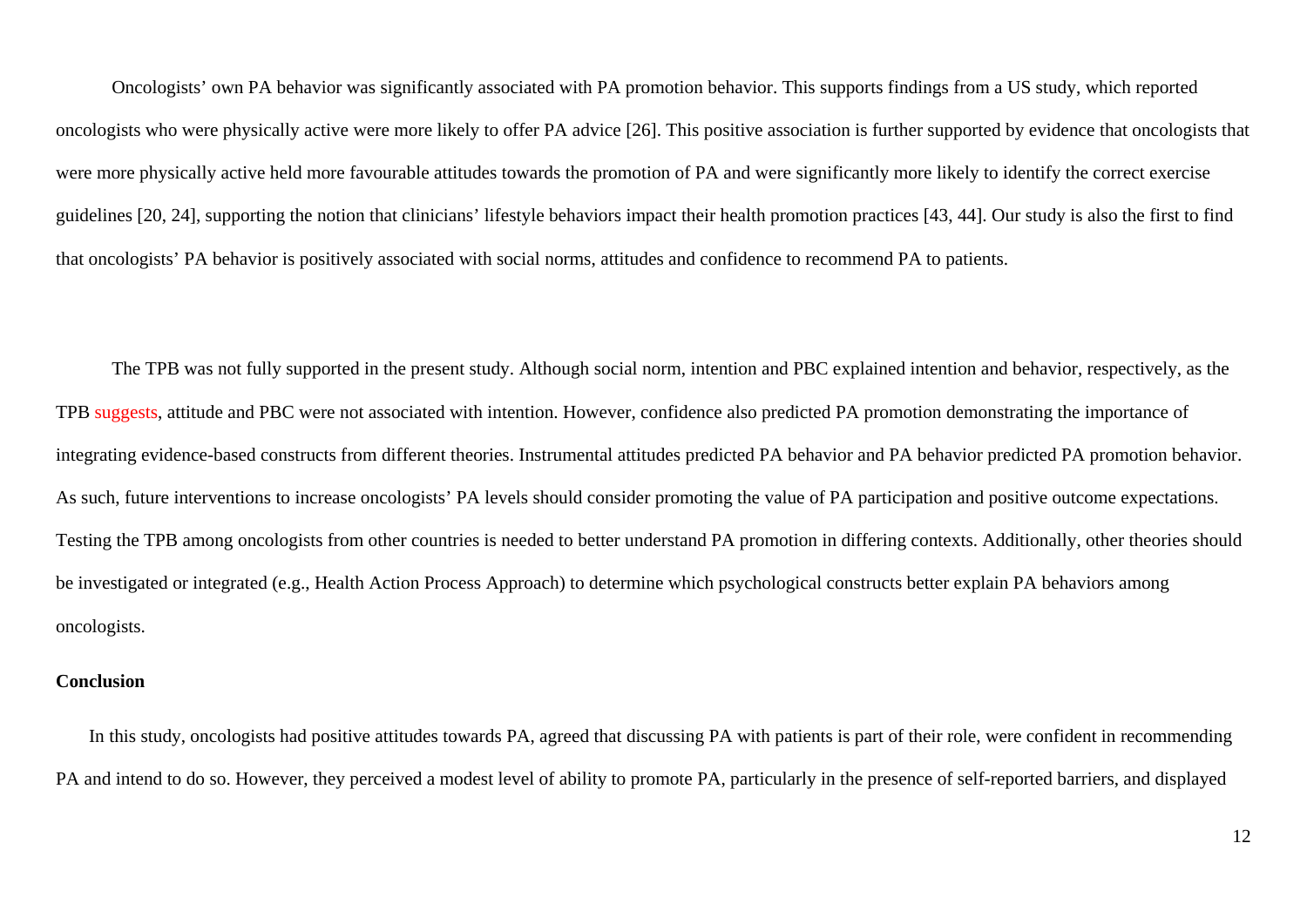modest PA promotion rates and limited knowledge of appropriate exercise prescription. Since oncologists' PBC, intentions, confidence and their own PA levels influence PA promotion, strategies aimed at improving these factors should be explored [42].

#### **Study Limitations**

Limitations of the study include its cross-sectional design, which precludes making causal associations between psychological variables and oncologists' practices. Participants may have overestimated their promotion practices and their own PA. The low internal consistency for PBC should also be noted. Given the low response rate the sample may not be representative. Our study should be regarded as 'hypothesis-generating' to inform the development of interventions to increase PA promotion amongst oncologists. A further limitation is that only organizations from developed countries were invited to participate in the study and that the relatively small sample size precluded comparisons by country or oncology clinician type (i.e., surgical, medical, radiation, nurse). Information on medical training and country of origin that may influence physical activity knowledge and promotion was not collected and represents a limitation. Strengths of the study include its international sample, integration of aspects of theoretical models, and the inductive approach, rather than predetermined, to examining barriers to PA promotion, subsequent confidence and exercise prescription.

#### **Clinical Implications**

Our findings highlight the importance of introducing strategies to improve PA promotion practices among oncologists. First, education is necessary to disseminate accurate knowledge concerning the recommended PA guidelines. Second, given that a lack of time is the greatest impediment to promoting PA, resources and brief interventions should be developed and tested, for example comparing a 30-second verbal recommendation with a written green prescription [42]. Finally, the association between oncologists' own PA and promoting PA to their patients, suggests this aspect is worth pursuing.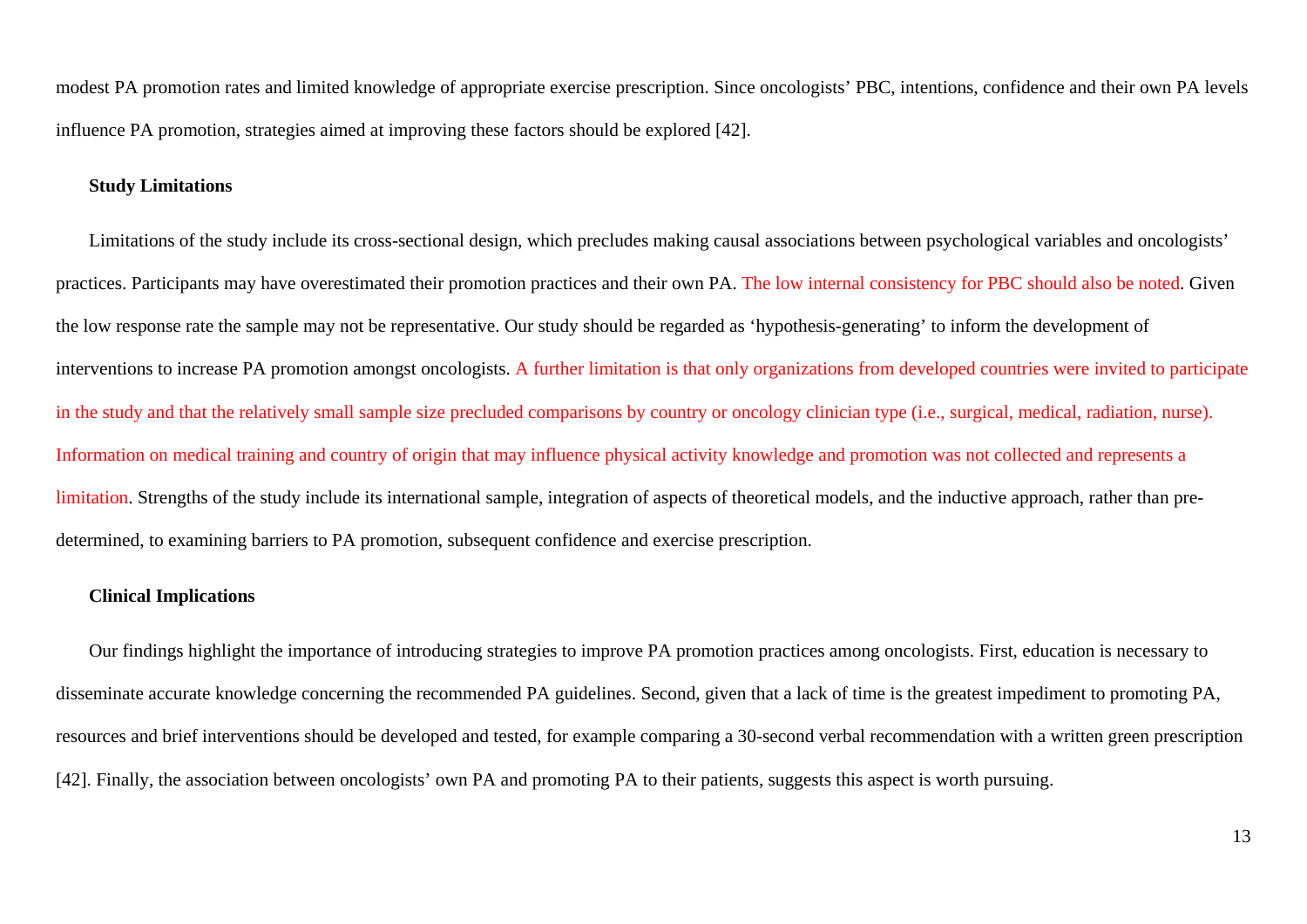### **Conflict of Interests**

The authors' do not have any conflict of interest to declare.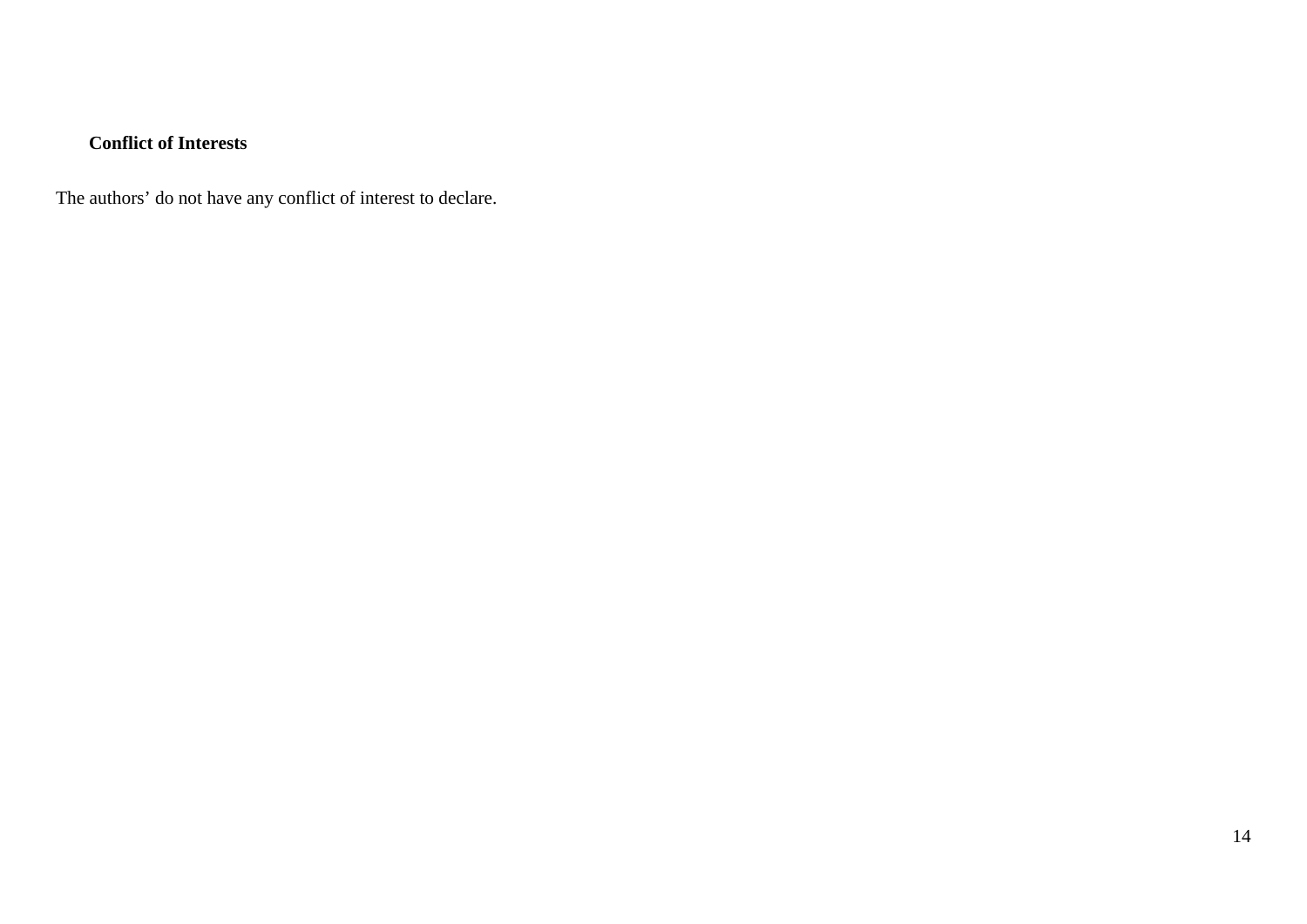#### **References**

1. Bellizzi KM, Rowland JH, Jeffery DD, McNeel T (2005) Health behaviors of cancer survivors: Examining opportunities for cancer control intervention. J Clin Oncol 23:8884-93.

2. Jemal A, Bray F, Center MM, Ferlay J, Ward E, Forman D (2011) Global cancer statistics. *CA-*Cancer J Clin 61:69-90.

3. Rowland JH (2008) What are cancer survivors telling us? Cancer Journal 14:361-368.

4. Demark-Wahnefried W, Aziz NM, Rowland JH, & Pinto BM (2005) Riding the crest of the teachable moment: promoting long-term health after the diagnosis of cancer. J Clin Oncology 23:5814-5830.

5. Keats MR, Cui Y, Grandy SA, & Parker L (2016) Cardiovascular disease and physical activity in adult cancer survivors: a nested retrospective study from the Atlantic PATH cohort. Journal of Cancer Survivorship, doi: 10.1007/s11764-016-0584

6. Meyerhardt JA, Heseltine D, Niedzwiecki D, Hollis D, Saltz LB, Mayer RJ et al (2006) Impact of physical activity on cancer recurrence and survival with stage Ш colon cancer. J Clin Oncol 23:3535-3541.

7. Friedenreich CM, Wang Q, Neilson HK, Kopciuk KA, McGregor SE, Courneya KS (2016) Physical activity and survival after prostate cancer. Eur Urol 70:576-585.

8. Deili-Conwright CM, Lee K, Kiwata JL (2016) Reducing the risk of breast cancer recurrence: an evaluation of the effects and mechanisms of diet and exercise. Curr Breast Cancer Rep 8:139-150.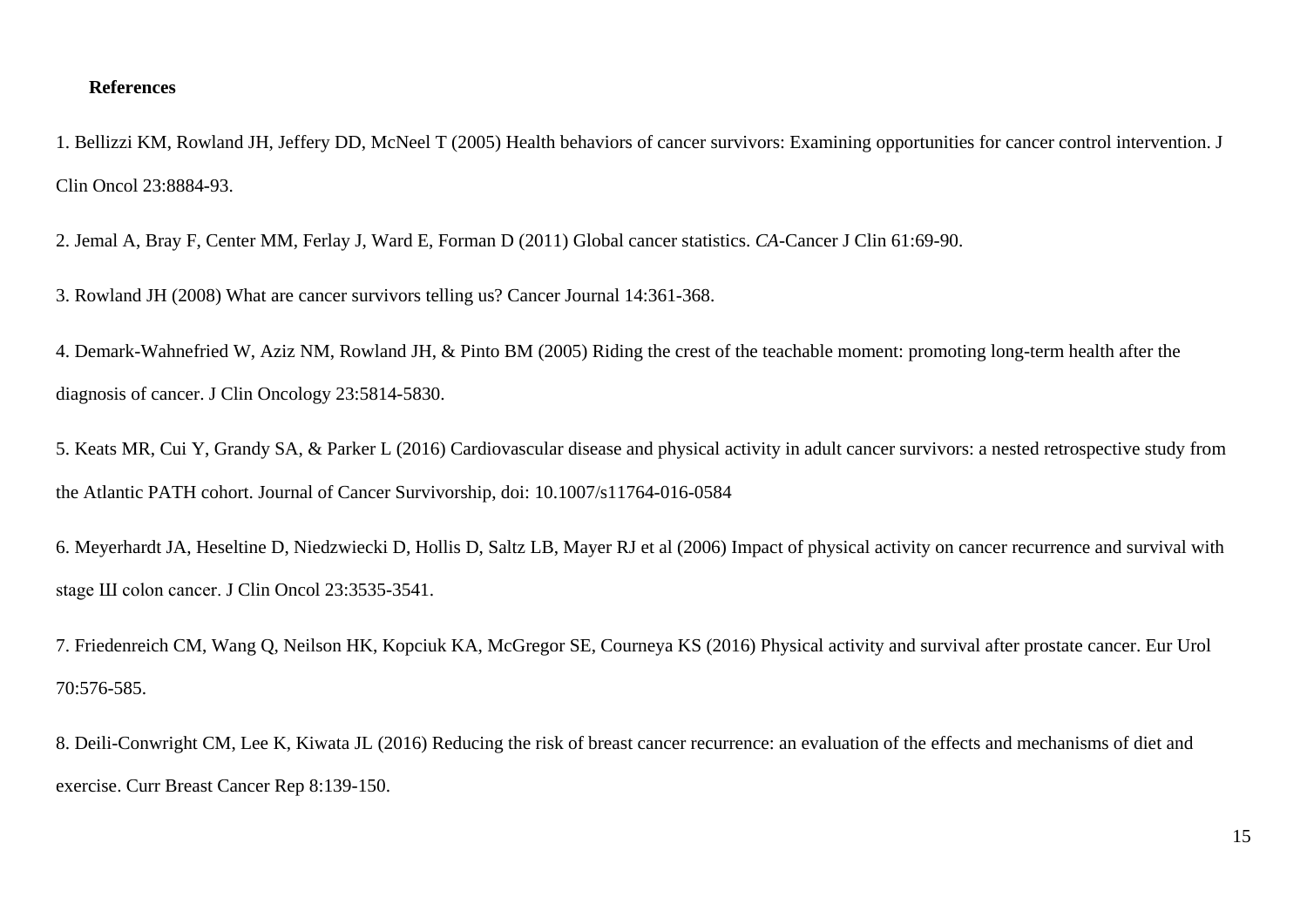9. Friedenreich CM, Neilson HK, Farris MS, Courneya KS (2016) Physical activity and cancer outcomes: A precision medicine approach. Clin Cancer Res 22:4766-4775.

10. Hamer J, & Warner E (2017) Lifestyle modification for patients with breast cancer to improve prognosis and optimize overall health. CMAJ 189:E268-274.

11. Friedenreich, CM, Neilson, H, Farris, M, & Courneya, KS: Physical activity and cancer Holick CN, Newcomb PA, Trentham-Dietz A, Titus-Ernstoff L, Bersch AJ, Stampfer MJ et al (2008) Physical activity and survival after diagnosis of invasive breast cancer. Cancer Epidemiol 17:379-86.

12. Rock C L, Doyle C, Demark-Wahnefried W, Meyerhardt J, Courneya KS et al (2012) Nutrition and physical activity guidelines for cancer survivors. CA: A Cancer Journal for Clinicians 62:242-274.

13. Jones LW, Courneya KS, Fairey AS (2004) Effect of an oncologist's recommendation to exercise on self-reported behavior in newly diagnosed breast cancer survivors: a single- blind randomized trial. Ann Beh Med 29:105-113.

14. Demark-Wahnefried W, Peterson B, McBride C, Lipkus I, Clipp E (2000) Current health behaviors and readiness to pursue lifestyle changes in men and women diagnosed with early state prostate and breast carcinomas. Cancer 88:674-84.

15. Hardcastle SJ, Maxwell-Smith C, Hagger MS, O'Connor M, Platell C (2017) Exploration of information and support needs in relation to health concerns, diet and physical activity in colorectal cancer survivors. European Journal of Cancer Care, doi: 10.1111/ecc.12679.

16. Hardcastle SJ, Tan J, & Cohen PA (2017) Factors Influencing Participation in Health Behaviours in Endometrial Cancer Survivors. Psycho-Oncology 26*:* 1099-1104.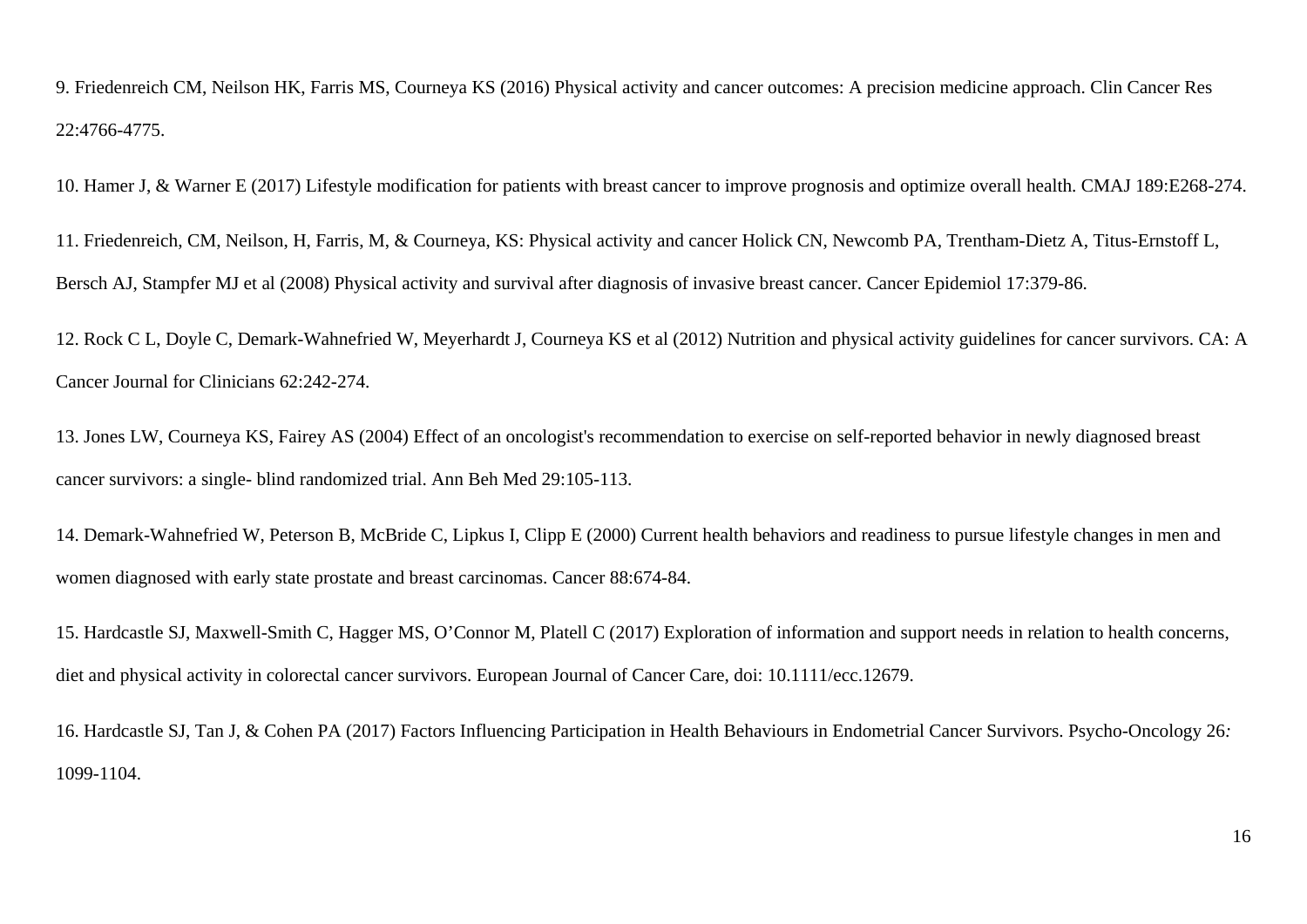17. Maxwell-Smith C, Hardcastle SJ, Zeps N, Hagger MS. & Platell C (2017) Barriers to physical activity participation in colorectal cancer survivors. Psycho-Oncology*,* 26, 808-814.

18. McGowan EL, Speed-Andrews AE, Blanchard CM, Rhodes RE, & Courneya KS (2013) Physical activity preferences among a population-based sample of colorectal cancer survivors. Oncol Nurs Forum 40:44-52.

19. Jones LW, Courneya KS, Peddle C, & Mackey JR (2005) Oncologists' opinions towards recommending exercise to patients with cancer: A Canadian National Survey. Supp Care Cancer 13:929-937.

20. Nadler M, Bainbride D, Tomasone J, Cheifetz O, Juergens RA, & Sussman J (2017) Oncology care providers perspectives on exercise promotion in people with cancer: an examination of knowledge, practices, barriers, and facilitators. Support Care Cancer, doi: 10.1007/s005-20-017-3640-9.

21. Irwin ML (2009) Physical activity interventions for cancer survivors. British Journal of Sports Medicine 43:32-38.

22. Daley AJ, Bowden SJ, Rea DW (2008) What advice are oncologists and surgeons in the UK giving to breast cancer patients about physical activity? Int J Behav Nutr Phys Act 5:1-4.

23. Spellman C, Craike M, Livingston PM (2014) Knowledge, attitudes and practices of clinicians in promoting physical activity to prostate cancer survivors. Health Education Journal 73:566-575.

24. Park J, Oh M, Yoon YJ, Lee CW, Jones LW, Jeon JY (2015) Characteristics of attitudes and recommendations of oncologists toward exercise in South Korea: a cross sectional survey. BMC Cancer 15: 249. doi: 10.1186/s12885-015-1250-9.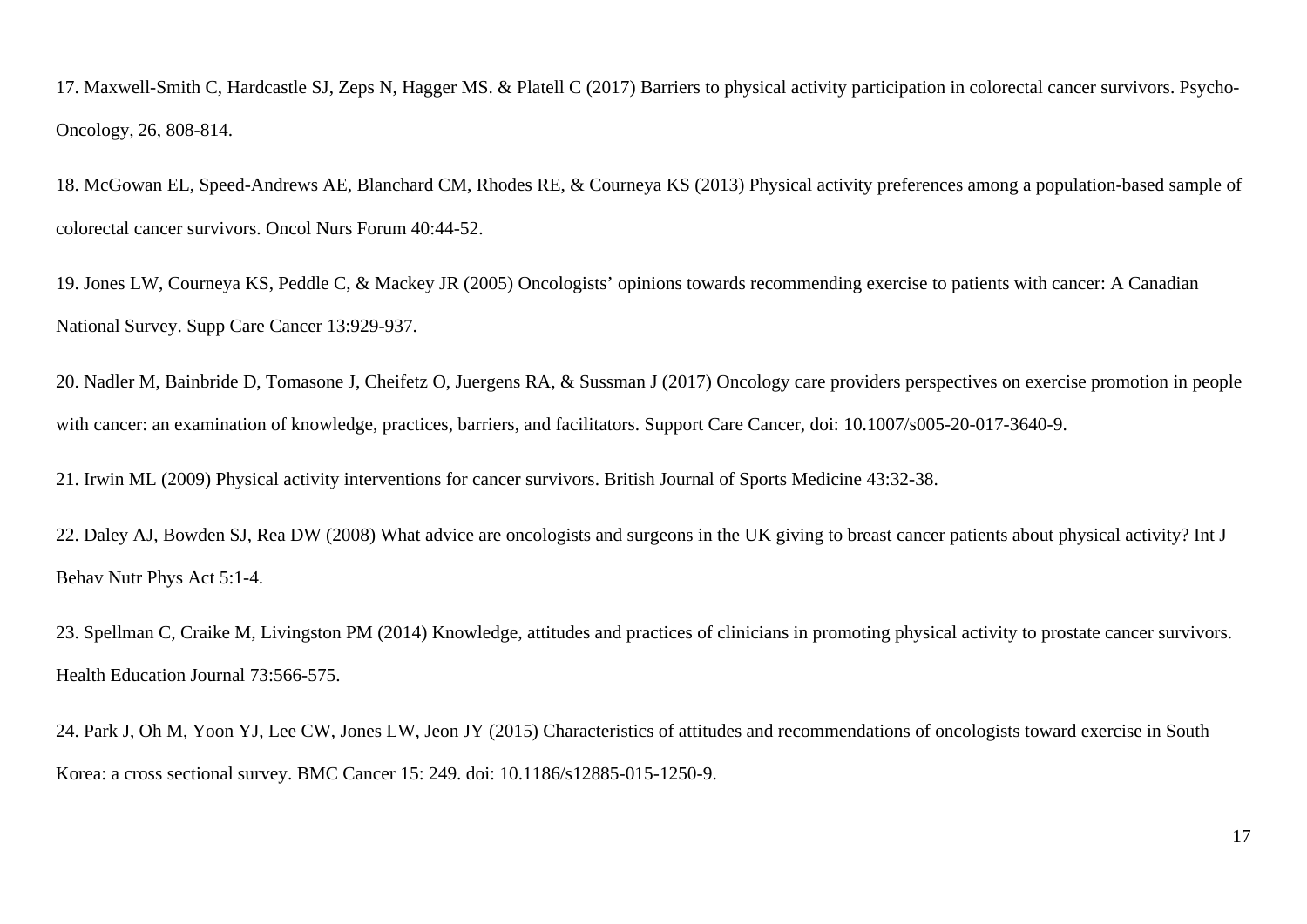25. Fisher A, Williams K, Beeken R, Wardle J (2015) Recall of physical activity advice was associated with higher levels of physical activity in colorectal cancer patients. BMJ Open 5, 4 e006853. doi: 10.1136/bmjopen-2014-00685.

26. Karvinen KW, DuBose KD, Carney B, Allison RR (2010) Promotion of physical activity among oncologists in the United States. J Support Oncol 8:35-41.

27. Eccles M, Grimshaw J, Walker A, Johnston M, Pitt, N (2005) Changing the behavior of healthcare professionals: the use of theory in promoting the uptake of research findings. J Clin Epidemiol 58:107–12.

28. Godin G, Belanger-Gravel A, Eccles M, Grimshaw J (2008) Healthcare professionals' intentions and behaviors: a systematic review of studies based on social cognitive theories. Implementation Sci 3(1): 36.

29. Perkins MB, Jensen PS, Jaccard J et al (2007) Applying theory-driven approaches to understanding and modifying clinicians' behavior: what do we know? Psychiatr Serv 58(3): 342–348.

30. Hardcastle SJ, Maxwell-Smith C, Zeps N, Platell C, O'Connor M, & Hagger MS. (2017) A qualitative study exploring health perceptions and factors influencing participation in health behaviors in colorectal cancer survivors. Psycho-oncology 26:199-205.

31. Hardcastle SJ, Maxwell-Smith C, Kamarova S, Lamb S, Millar L, & Cohen PA (2018) Factors influencing non-participation in an exercise program and attitudes towards physical activity amongst cancer survivors. Supportive in Care Cancer*.* doi:10.1007/s00520-017-3952-9.

32. Ajzen I (1991) The theory of planned behavior. Organ Behav Hum Decis Process 50:179–211.

33. IBM Corp (2013) IBM SPSS Statistics for Windows, Version 22.0. Armonk, NY: IBM Corp.

34. Muthen LK & Muthen BO (2008) MPlus Statistical analysis with latent variables User's guide.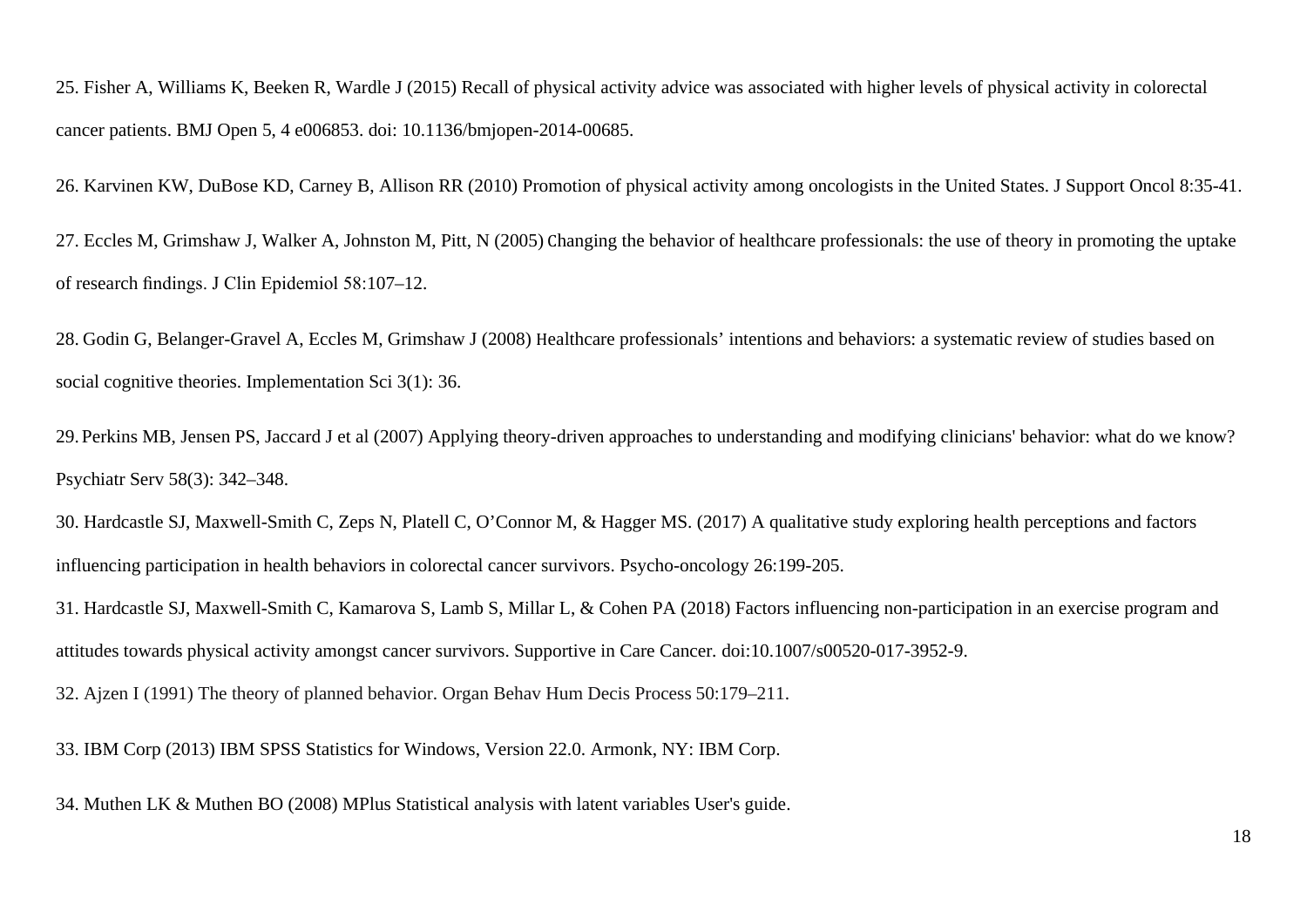35. Braun V, Clarke V (2006) Using thematic analysis in psychology. Qual Res Psychol 3:77-101.

36. Byrne B (2001) Structural equation modelling with AMOS. Basic concepts, applications and programming. New Jersey: Lawrence Erlbaum Associates.

37. Hu LT & Bentler PM (1999) Cutoff criteria for fit indexes in covariance structure analysis: conventional criteria versus new alternatives. Struct Equation Model 6:1-55.

38. Marsh HW, Hou KT, Wen Z (2004) In search of golden rules: comments on hypothesis-testing approaches to setting cutoff values for fit indexes and dangers in overgeneralizing Hu & Bentler's (1999) findings. Structural Equation Modelling: A multidisciplinary Journal 11:320-341.

39. Tabachnick BG, Fidell LS (2007) Using multivariate statistics (5<sup>th</sup> edition). New York: Allyn & Bacon.

40. Kenny DA, Kaniskan B, McCoach DB (2015) The performance of RMSEA models with small degrees of freedom. Sociological Methods and Research 44:486-507.

41. Hawkes A, Chambers S, Pakenham K, Patrao T, Baade P, Lynch BM, Aitken J, & Courneya KS (2013) Effects of a telephone-delivered multiple health behavior change intervention (CanChange) on health and behavioral outcomes in survivors of colorectal cancer: a randomized controlled trial. J of Clin Oncol 31:2313-2321.

42. Hardcastle SJ, & Cohen PA (2017) Effective physical activity promotion to survivors of cancer is likely to be home based and to require oncologist participation. J of Clin Oncol 35*:*3635-3637.

43. Frank E, Segura C, Shen H, Oberg E (2010) Predictors of Canadian physicians' prevention counseling practices. Can J Public Health 101:390-395.